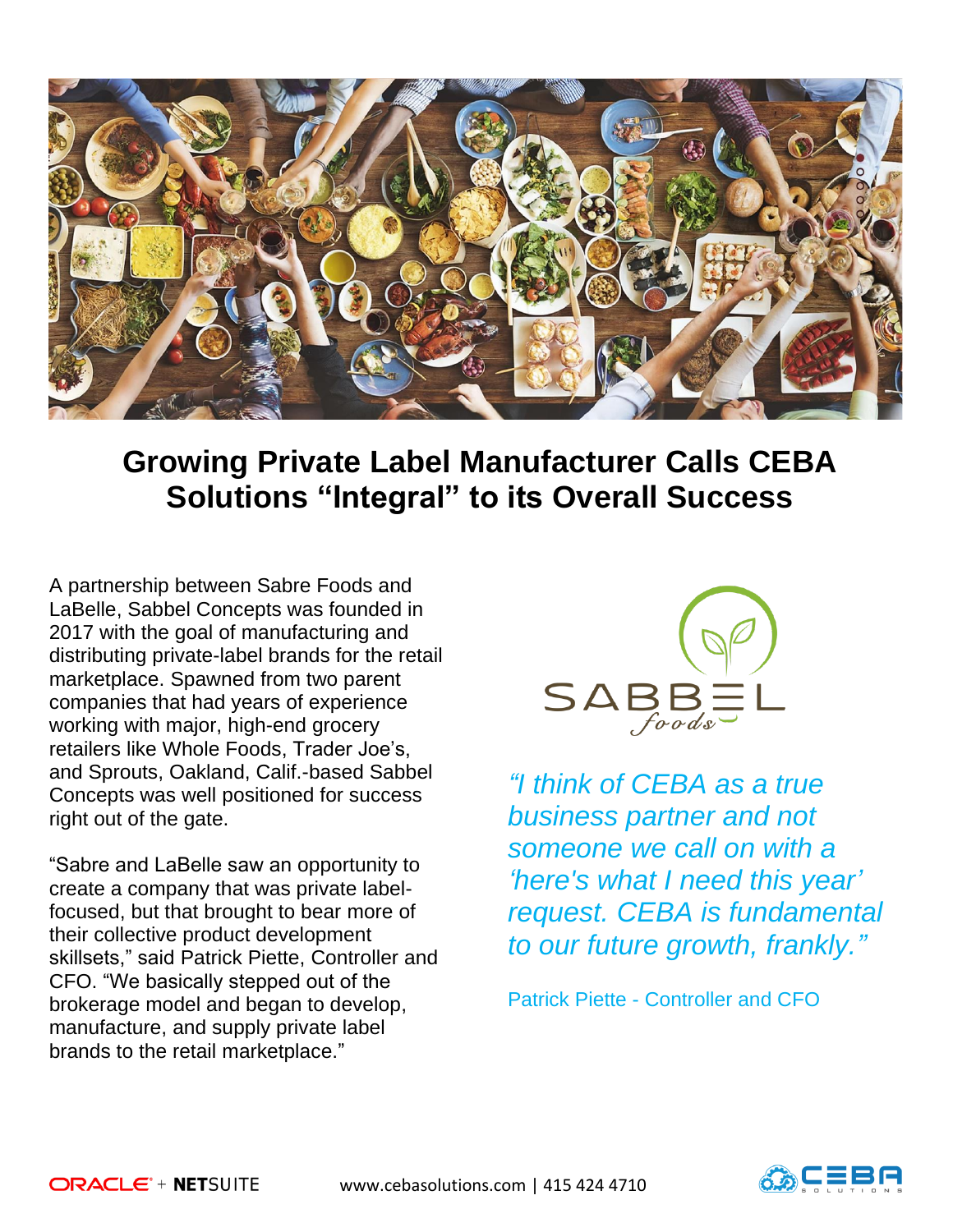# **DIY Doesn't Work**

Like many startup companies, Sabbel Concepts originally ran its business on QuickBooks. "Initially, we thought we could throw this all together on QuickBooks," said Piette, who points out that most of the company's early transactions were fairly simple, as was the company's overall financial infrastructure.

"Because we were privately held, we didn't see the value in going out and making a huge investment in an enterprise resource planning (ERP) system," said Piette. With 12 employees, all of whom are contracted through Sabre Foods via an ownership arrangement, Sabbel Concepts operated on QuickBooks until it closed its first deal.

At that point, the lightbulb went on above its founding partners' heads: if the company was going to be successful, scale, and be able track quality assurance (e.g., lock codes, production dates, inventory, and purchase orders), it would need a more robust enterprise system. "That just wasn't going to happen on a QuickBook, do-ityourself kind of platform," Piette said.

#### **Moving to an ERP**

After deciding that an ERP would be the best choice for its operations, Sabbel Concepts began looking for the right platform for its operations. It decided on NetSuite Cloud ERP fairly quickly because it wanted a solution that would scale up as it grew, but that offered a scaled-down starter system. "It seemed like a really good fit," said Piette, who was pointed in CEBA Solution's direction after learning of the potential complexities of NetSuite implementations.

After three months of trying to manage the implementation internally (and with the help of NetSuite's own experts), Sabbel Concepts reached out to CEBA Solutions. "CEBA was the partner that we needed to implement NetSuite in a thoughtful and pragmatic way," Piette said. "We lost three months by not having a conversation CEBA first."

### **Picking up the Pieces**

Working with CEBA, Sabbel Concepts was able to get its NetSuite ERP up and running within a matter of weeks. Piette credits CEBA Solutions deep expertise in ERP and the fact that they understood the company's needs, goals, and challenges with making that "last mile" of the implementation process easier.

"Once CEBA got involved, the whole situation switched over from irrational discussions to figuring out a clear path to meeting our goals," said Piette. "When I get on a call with them and show they what we're working on and trying to accomplish, they offers real approaches to potential solutions."

## **A Trusted Partner**

With the foundation of our success built around its team members' expertise in product development, sales, operations, quality assurance, and logistics, Sabbel Concepts possessed the professional depth, drive, and know-how to bring industry leading products and service to the quicklychanging U.S. retail food landscape.

On track to exceed its 2020 revenue goals, the company will continue working with CEBA Solutions to extract the highest value from its cloud ERP. For example, it plans to set up additional automated workflows to ensure that the system can take orders from the point of sale through to the purchase